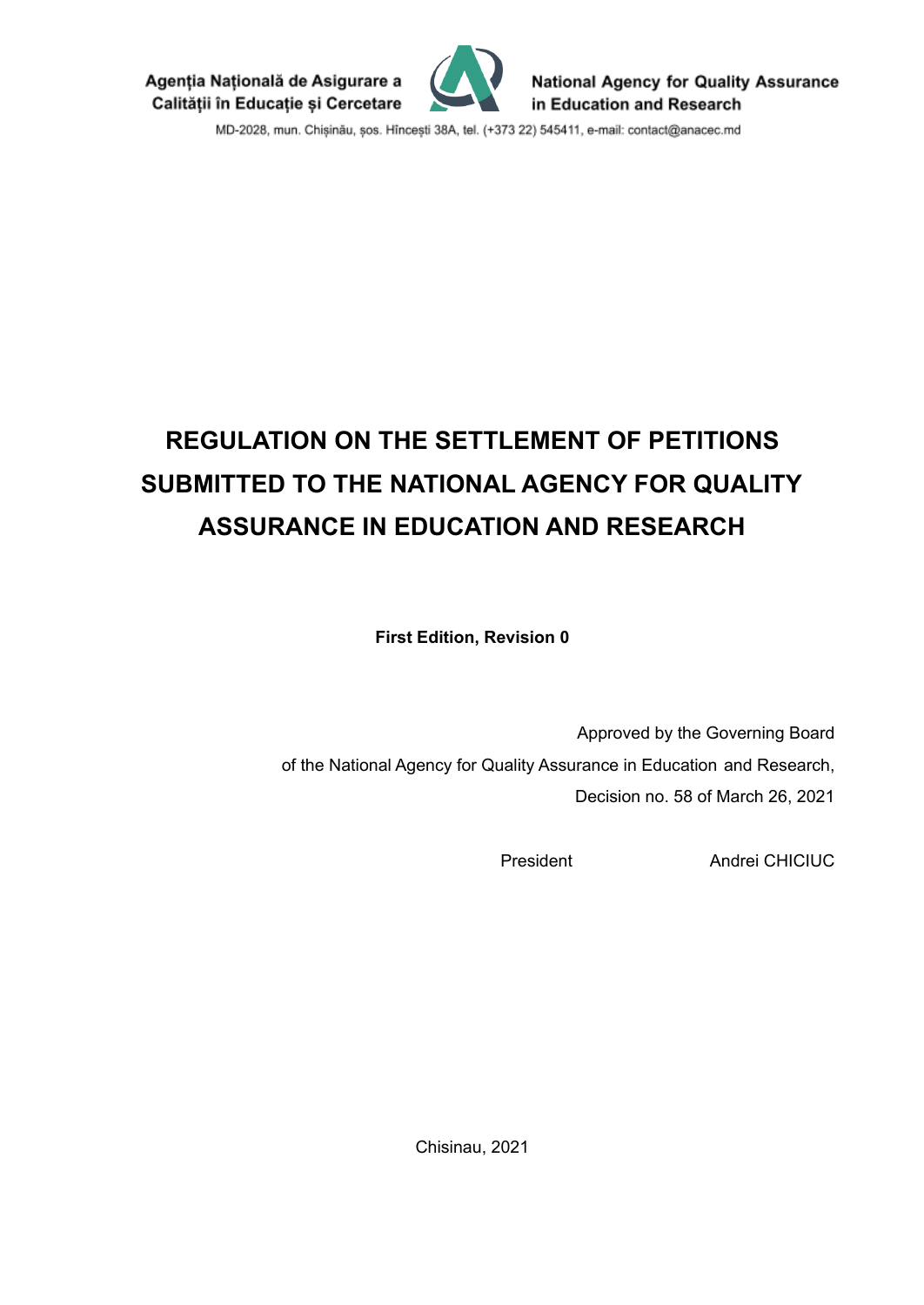



1

# **I. General provisions**

- 1. The Regulation on the settlement of petitions submitted to the National Agency for Quality Assurance in Education and Research (hereinafter - Regulation) establishes the manner of initiation, conduct and completion of the administrative procedure initiated by the National Agency for Quality Assurance in Education and Research (hereinafter - ANACEC) to resolve the appeals submitted to ANACEC.
- 2. The Regulation is developed in accordance with the following national and European legislation (international recommendations) in this field:
	- Administrative Code of the Republic of Moldova (no. CA116/2018);
	- Education Code of the Republic of Moldova (no. 152/2014);
	- Methodology for confirming scientific-didactic titles in higher education (GD 209/2020);
	- Methodology for awarding and confirming scientific titles (GD 497/2019);
	- Methodology for approving doctoral supervisors (GD 326/2019);
	- Regulation on the organization and operation of the National Agency for Quality Assurance in Education and Research (GD 201/2018);
	- Methodology of external quality evaluation for the authorization of provisional operation and accreditation of vocational education and training, higher education and professional continuous training study programmes and institutions (GD no.616/2016);
	- Regulation on the recognition and equivalence of documents of high scientific and scientific-didactic qualification obtained abroad (GD 472/2004);
	- Methodology for evaluating general education institutions (MECR Order no. 581 of 23.06.2020);
	- Methodology for evaluating the management staff in general education (MECR Order no. 581 of 23.06.2020);
	- Methodology for the selection of expert evaluators (ANACEC GB Decision no. 70 of 27.11.2020);
	- Regulation on the operation of specialized scientific councils and the awarding of scientific titles (ANACEC GB Decision no. 38 of 10.10.2018);
	- Standards and Guidelines for Quality Assurance in the European Higher Education Area, ESG 2015, developed by the European Association for Quality Assurance in Higher Education (ENQA);
	- Recommendation of the European Parliament and of the Council of 18 June 2009 on the establishment of a European Quality Assurance Reference Framework for Vocational Education and Training (2009/C 155/01).
- 3. A petition, for the purposes of this Regulation, means any complaint, appeal, notifications addressed to ANACEC by a natural or legal person.
- 4. (1) Complaints are petitions made before or during the external evaluation processes of the quality of study programmes / educational institutions / institutions in the field of research and innovation or of the attestation processes of the scientific and scientific-didactic staff.
	- (2) The object of the complaint may be:
	- 1) Incompatibility of the expert evaluators to participate in the process of evaluation or attestation of the scientific and scientific-didactic staff;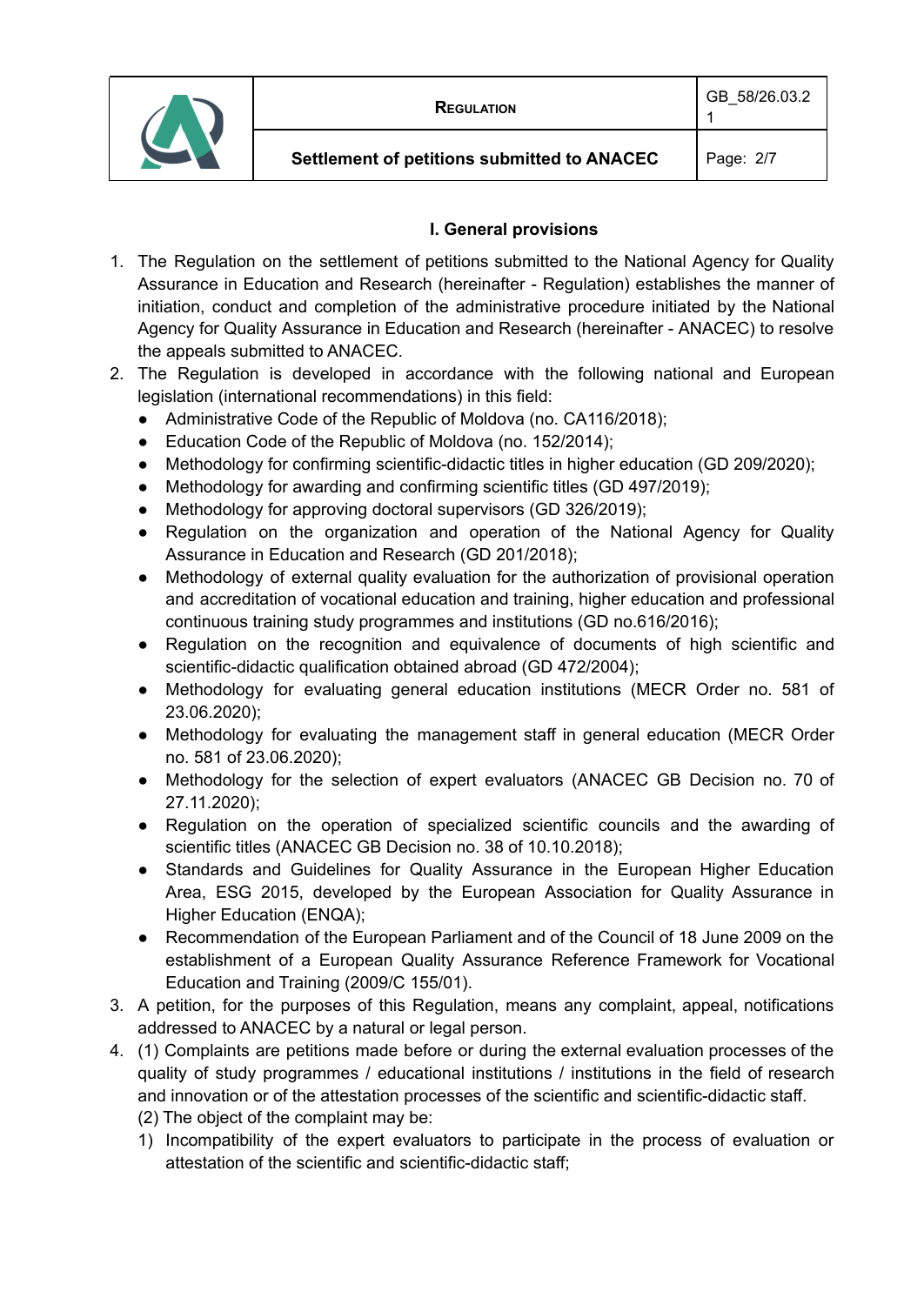|  | <b>REGULATION</b>                           | GB 58/26.03.2 |
|--|---------------------------------------------|---------------|
|  | Settlement of petitions submitted to ANACEC | Page: 3/7     |

- 2) Violation by the expert evaluators and / or ANACEC staff, in the evaluation or attestation process, of the rules of conduct established in the Methodology for the selection of expert evaluators and of the norms of professional deontology stipulated in the ANACEC Code of Professional Ethics.
- 5. (1) Appeals are petitions challenging the decisions of the ANACEC Governing Board (hereinafter - GB) regarding the results of the external evaluation of the quality of study programmes / educational institutions / institutions in the field of research and innovation or the results of attestation of scientific and scientific-teaching staff.

(2) The object of the appeal may be the violation of the procedures of external evaluation of the quality of study programmes / educational institutions / institutions in the field of research and innovation or of the attestation processes of the scientific and scientific-didactic staff.

- 6. The notifications are the petitions by which ANACEC is informed about a problem of personal or public interest, but which does not refer to the process and / or the result of the evaluation or attestation.
- 7. (1) The general deadline for resolving the petition is 30 working days from its registration.
	- (2) For justified reasons related to the complexity of the subject matter of the petition, the general deadline may be extended by a maximum of 15 working days.

# **II. Submission of petitions**

8. (1) The petition shall be submitted in writing to the ANACEC Document Management Service (hereinafter - DMS), sent by mail to the official address of ANACEC (38A Hîncești road, MD-2028, Chisinau, Republic of Moldova), sent electronically to the email address [contact@anacec.md](mailto:contact@anacec.md), and the notification can also be submitted orally, being recorded in a minutes.

(2) The petitions shall be registered by DMS, on the same day they were received, in the e-management system of ANACEC.

- 9. In the case of petitions submitted in electronic form, ANACEC shall communicate within 2 days, by the same means, the registration number of the petition.
- 10. If the petition falls within the competence of another public authority, the original of the petition shall be sent to the competent public authority within 5 working days from the date of registration of the petition, of which the petitioner is informed.
- 11. The petition shall contain the following elements:
	- a) the name and surname of the petitioner, in case it came from the natural person / persons or the name of the petitioner, in case it came from the legal person;
	- b) the home address or address of the registered office of the petitioner and the e-mail address if a reply is requested by it;
	- c) the object of the petition and its reasoning;
	- d) the evidence on which it is based;
	- e) the signature of the petitioner or of their legal or authorized representative, and in the case of the petition sent in electronic form - the electronic signature.
- 12. Complaints concerning the incompatibility of the expert evaluators to participate in the evaluation or attestation process shall be submitted within a maximum of 5 working days from the date on which the institution was informed.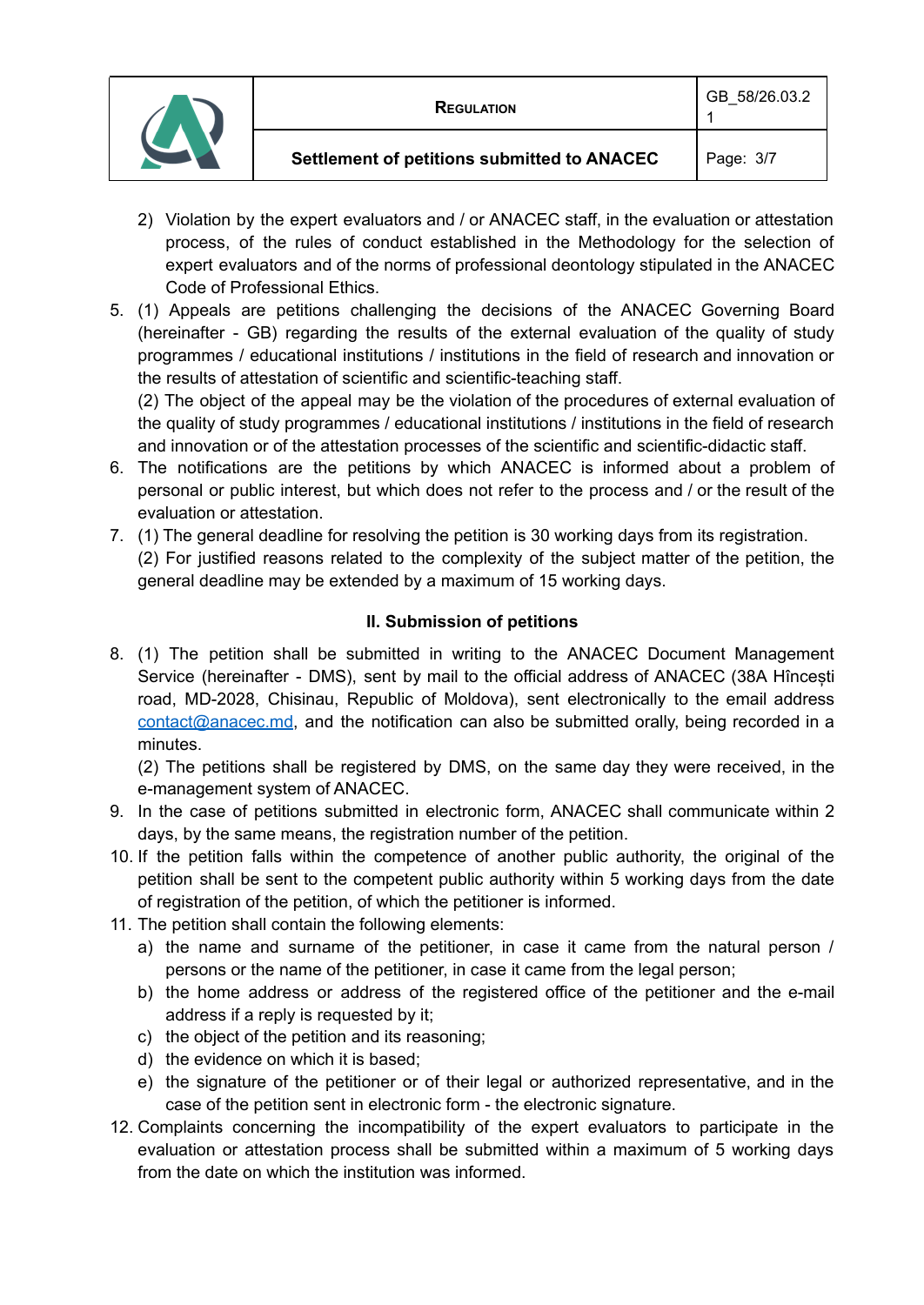|  | <b>REGULATION</b>                           | GB 58/26.03.2 |
|--|---------------------------------------------|---------------|
|  | Settlement of petitions submitted to ANACEC | Page: 4/7     |

- 13. Complaints regarding the violation by the expert evaluators and / or ANACEC staff of the rules of conduct and professional deontology shall be submitted during the evaluation or attestation process or within maximum 5 working days from the date of concluding the external evaluation visit or the attestation process.
- 14. (1) Appeals challenging the decisions of the GB regarding the results of the external evaluation of the quality of study programmes / educational institutions / institutions in the field of research shall be submitted within a maximum of 10 working days from the date of informing / publishing the GB decision that is being appealed.

(2) Appeals challenging the decisions of the GB regarding the results of the attestation of the scientific and scientific-didactic staff shall be submitted within a maximum of 30 working days from the date of informing / publishing the GB decision that is being appealed.

15. The period for lodging notifications is not restricted.

## **III. Endorsement of petitions**

- 16. The President of ANACEC shall approve the petition and forward it to a competent organizational structure of ANACEC for consideration.
- 17. Anonymous petitions or those submitted without indicating the postal or electronic address of the petitioner shall not be examined.
- 18. If the petition does not comply with the requirements set out in point 11, the applicant shall be informed of the shortcomings and shall be given a reasonable time to remove them. If the petitioner does not remove the shortcomings within the prescribed period, the petition shall not be examined.
- 19. ANACEC shall not examine, on the merits, petitions containing uncensored or offensive language, threats to national security, public order, the life and health of the official, and members of their family.
- 20. If the petitioner submits to ANACEC at the same time and / or consecutively several petitions notifying the same issue, they shall be merged and examined, respecting the deadlines, and the petitioner shall receive a single answer, which should refer to all petitions received.
- 21. Complaints or appeals submitted to ANACEC after the end of the aforementioned period or those submitted to other public authorities, which then submit them to ANACEC for settlement after the expiry of the mentioned period, shall not be examined.
- 22. The petitioner shall be informed of the reason for not examining the petition.

# **IV. Examination and resolution of complaints**

- 23. The complaint regarding the incompatibility of the expert evaluator shall be examined within a maximum of 3 working days from the receipt of the complaint, by the specialized department. Depending on the case, it shall decide whether or not to replace the expert evaluator in the evaluation or attestation process.
- 24. (1) The complaint regarding the violation by the expert evaluators and / or ANACEC staff of the rules of conduct and professional deontology is examined within a maximum of 1 working day from the receipt of the complaint, by the specialized department. If the complaint is reasonable, the visit or the attestation process shall be suspended and the complaint shall be sent for resolution to the Ethics Commission of ANACEC.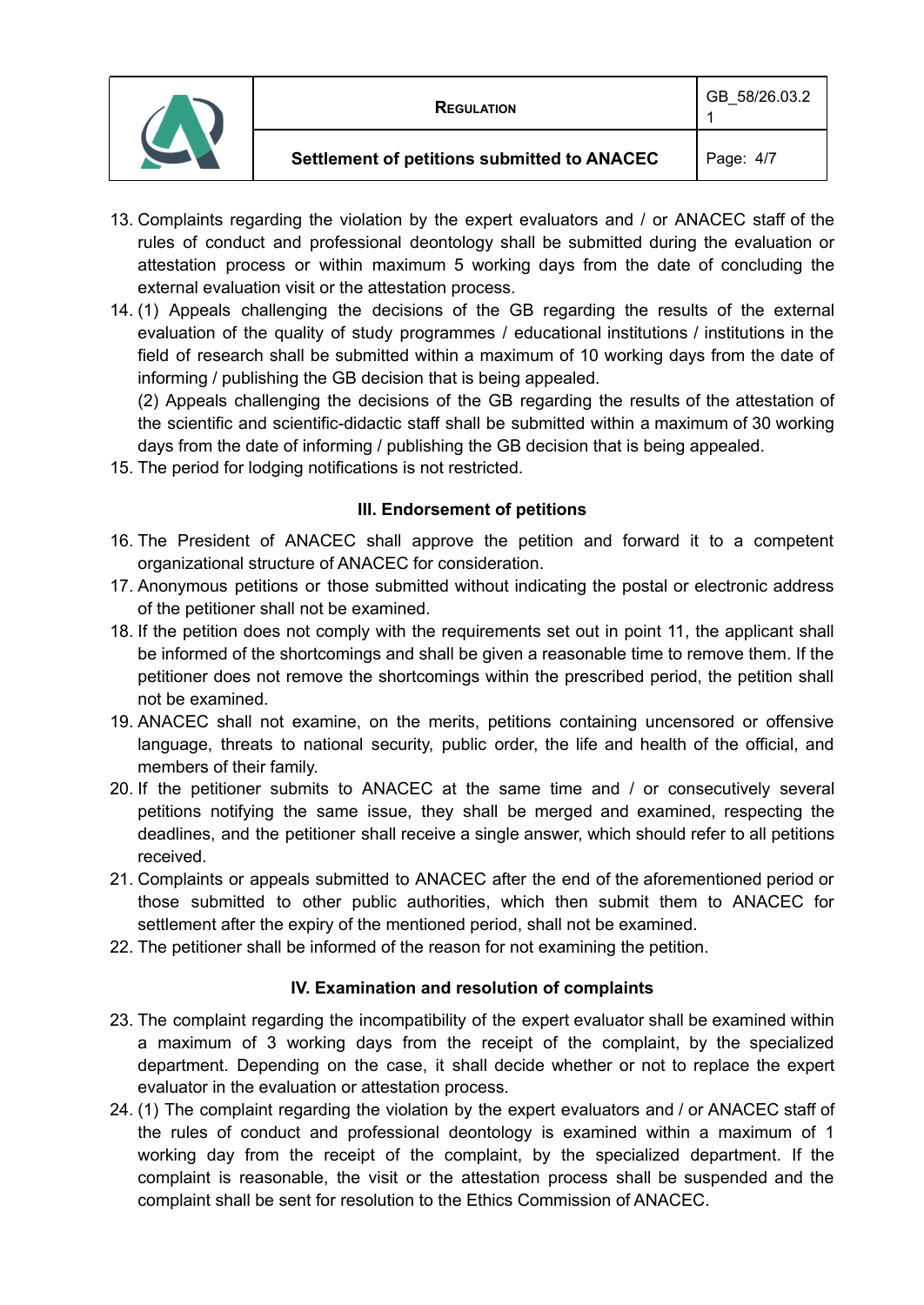|  | REGULATION                                         | GB 58/26.03.2 |
|--|----------------------------------------------------|---------------|
|  | <b>Settlement of petitions submitted to ANACEC</b> | Page: 5/7     |

(2) The complaint submitted after the evaluation visit or after the completion of the attestation process shall be sent for resolution to the Ethics Commission.

- 25. If the Ethics Commission finds that the alleged violations are not real, the President of ANACEC shall issue an order rejecting the complaint as unfounded.
- 26. If the Ethics Commission finds that the alleged violations are real, the President of ANACEC shall order the exclusion of the expert evaluator and / or the ANACEC employee from the evaluation or attestation process and the resumption of the evaluation or attestation process.
- 27. ANACEC shall officially communicate to the applicant by e-mail the decisions regarding the modification of the evaluation or attestation panel.

## **V. Examination and settlement of appeals**

28. (1) Appeals shall be examined within a maximum of 5 working days from their registration, by the specialized department which shall propose 3 members of the Appeals Commission, competent in the field to which the appeal refers, selected from the Register of expert evaluators.

(2) Members of the Appeals Commission can not be appointed from among the members of the GB, the expert evaluators who are in a conflict of interest or who have been involved in the evaluation or attestation process in the case examined.

(3) The Appeals Commission for the examination of appeals regarding the results of the evaluation of general education institutions and / or the evaluation of management staff is composed of at least 3 members, including an employee of ANACEC and two members of the Profile Committee.

(4) The president of ANACEC shall appoint by order the members and the chairman / chairwoman of the Appeals Commission.

- 29. The chairman / chairwoman of the Appeals Commission shall organize and shall be responsible for the activity of the Appeals Commission, shall chair the meetings of the Appeals Commission.
- 30. In the process of examining appeals, the members of the Appeals Commission shall be independent and act in accordance with the legislation and other normative acts in force.
- 31. The members of the Appeals Commission are obliged to ensure the confidentiality of the information presented, under the conditions established in the Confidentiality Agreement.
- 32. The specialized department shall ensure the logistics of the meetings of the Appeals Commission and provide its members with the necessary materials for making the decision.
- 33. The members of the Appeals Commission shall examine the evidence presented and its veracity, and shall ascertain whether or not the evaluation or attestation procedure has been infringed.
- 34. The procedure for examining the appeal shall be carried out at the working meeting of the Appeals Commission, beginning with the presentation of the substance of the appeal, reported by the chairman / chairwoman, followed by the presentation of the expertise carried out by the members of the commission.
- 35. Appellants may also be invited to attend the meetings of the Appeals Commission, which shall state the factual and legal grounds on which the appeal is based and shall answer questions asked by members of the Appeals Commission.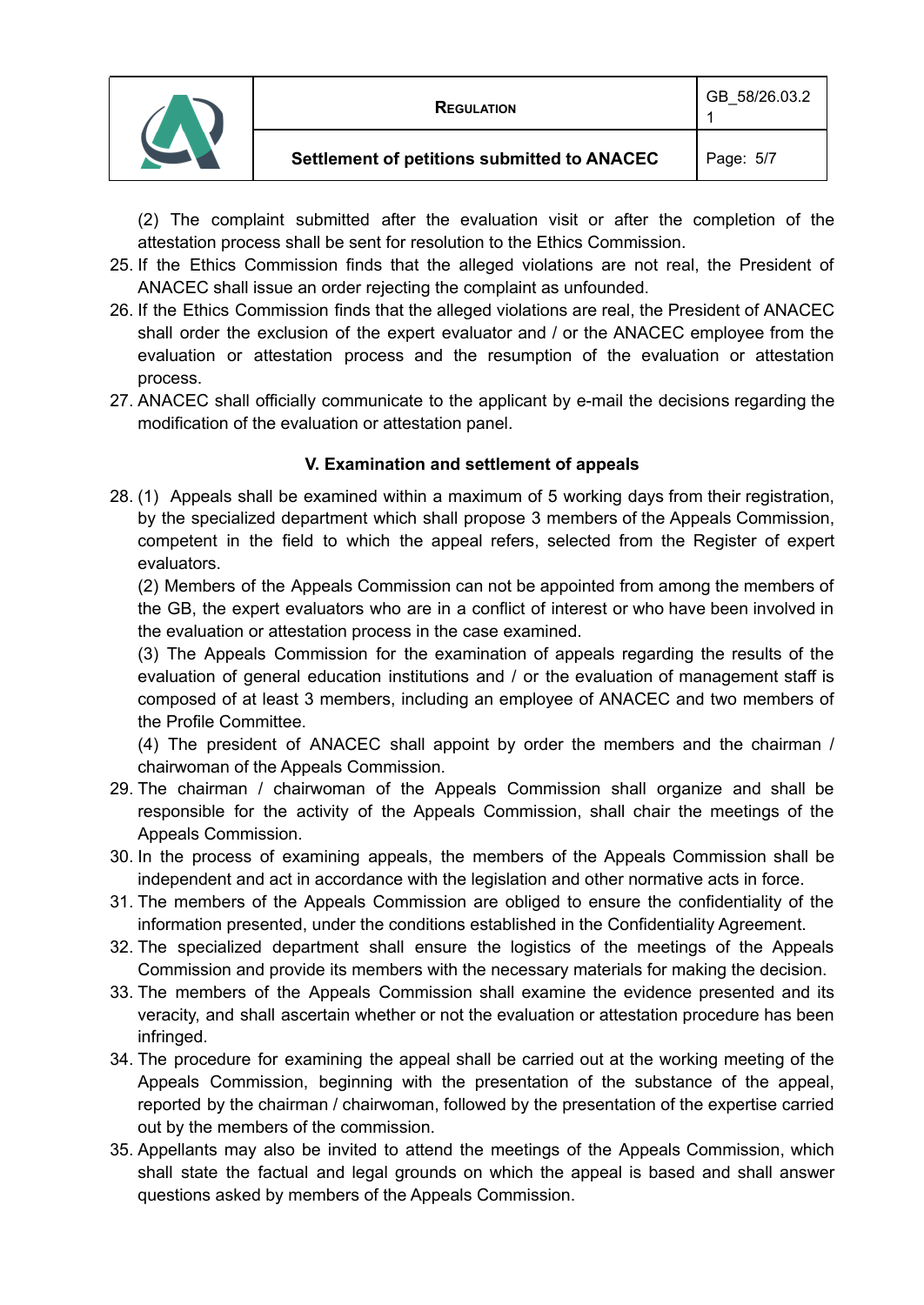|  | <b>REGULATION</b>                           | GB 58/26.03.2 |
|--|---------------------------------------------|---------------|
|  | Settlement of petitions submitted to ANACEC | Page: 6/7     |

- 36. (1) Decisions of the Appeals Commission shall be taken by a vote of at least 2 members. (2) If a member of the Appeals Commission does not agree with the decision of the majority, they shall sign the minutes, but shall be entitled to state in writing the separate opinion, which shall be annexed to the minutes of the meeting of the Appeals Commission.
- 37. If the Appeals Commission finds that the alleged infringements are not true, the Commission shall decide to dismiss the appeal as unfounded.
- 38. If the Appeals Commission finds that the alleged infringements are genuine and have affected the results of the evaluation or attestation, the commission shall decide to accept the appeal as well founded.
- 39. The meeting of the Appeals Commission shall be recorded in the minutes, which shall indicate:
	- a) the place and date of the meeting of the Appeals Commission;
	- b) the composition of the Appeals Commission;
	- c) the appeal examined;
	- d) brief description of the meeting;
	- e) the Appeals Examination Report.
- 40. The Appeals Examination Report consists of the introductory part, the descriptive part, the statement of reasons and the operative part:
	- a) the introductory part shall indicate the place and date of adoption, the names of the members of the Appeals Commission, the object of the appeal;
	- b) the descriptive part shall briefly introduce the objections and claims presented in the appeal;
	- c) the reasoning shall indicate the arguments according to which the Appeals Commission accepted or rejected the objections and claims of the appellant, the references to the legislation in the field on the basis of which the decision of the commission was adopted;
	- d) the operative part shall include the decision of the Appeals Commission regarding the acceptance or rejection of the appeal.
- 41. As a result of the examination of the appeal and the Appeals Examination Report of the Appeals Commission, the GB may take the decision to amend or maintain the previous decision.
- 42. ANACEC shall officially communicate to the appellant by e-mail the decisions taken by the GB regarding the settlement of the appeal.

## **VI. Examination and resolution of notifications**

- 43. The organizational structure in charge of resolving the notification shall examine and formulate the answer to the petition directed by the President of ANACEC.
- 44. The response should indicate, obligatorily, the legal basis of the solution adopted and then shall be submitted for signature / approval to the President of ANACEC.
- 45. The organizational structure responsible for resolving the notification sends to DMS the reply addressed to the petitioner to be registered and sent by e-mail or post.